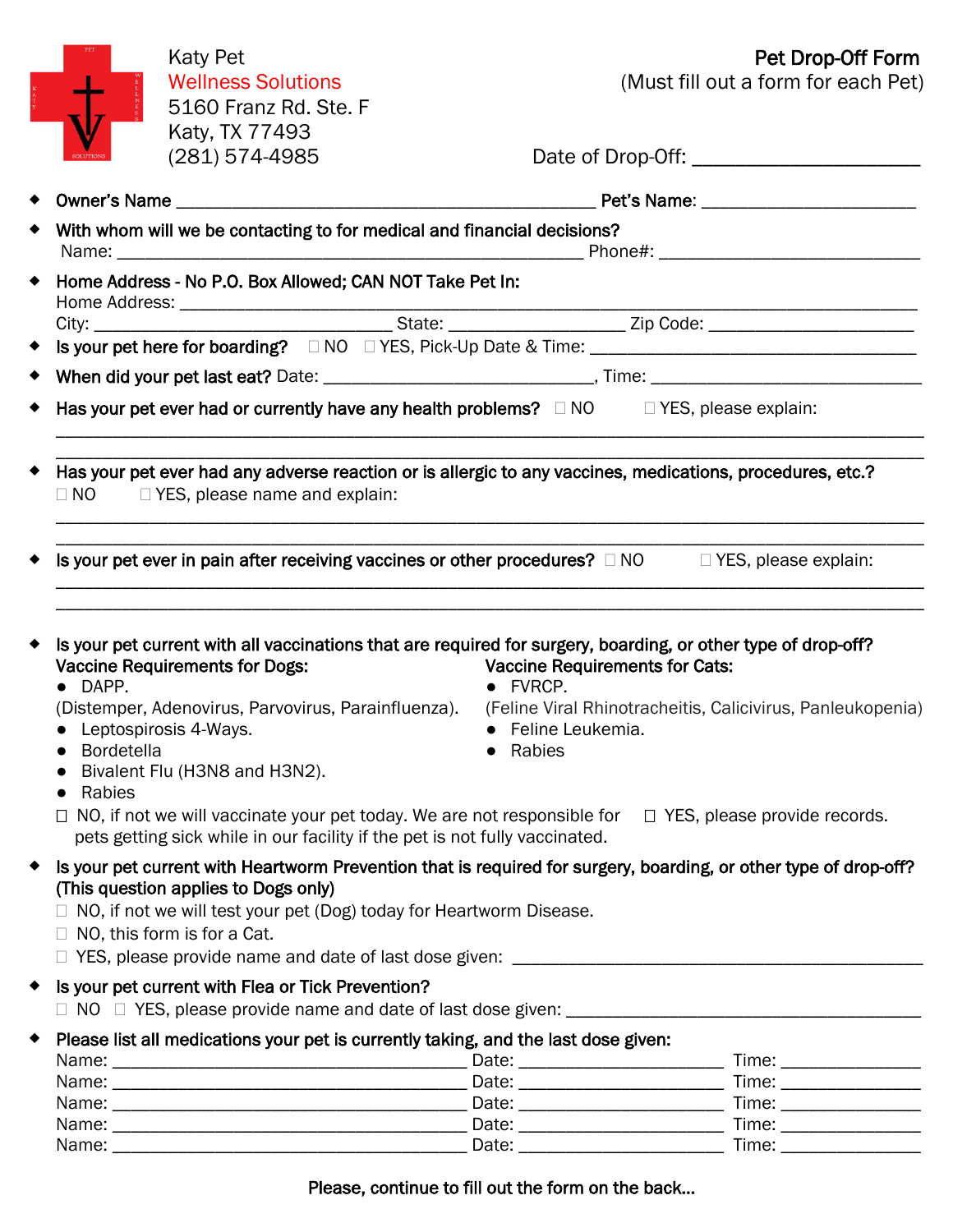# Anesthetic and Surgery Consent Form for Your Pet

The safety, health, and well-being of your pet are our primary concerns here at Katy Pet Wellness Solutions. Before your pet has surgery today, he or she will be examined for any problems that could interfere with anesthesia and will be monitored after surgery to help ensure that your pet has a safe and comfortable recovery. We are happy to report that our patients do very well, and we expect all to go smoothly.

Please initial your agreement to each of the following statements. If you decline, we CAN NOT take your pet in.

X \_\_\_\_\_\_\_\_ While we do our best to keep track of your pet's belongings, we are not responsible for items that get lost, damaged, or soiled as our primary focus is the health and well-being of our patients. Please list all items your pet is bringing with them with description (color, style, etc.). \_\_\_\_\_\_\_\_\_\_\_\_\_\_\_\_\_\_\_\_\_\_\_\_\_\_\_\_\_\_\_\_\_\_\_\_\_\_\_\_\_\_\_\_\_\_\_\_\_\_\_\_\_\_\_\_\_\_\_\_\_\_\_\_\_\_\_\_\_\_\_\_\_\_\_\_\_\_\_\_\_\_\_\_\_

| $X_{\_\_\_\_\$                | All pets are required to be fully vaccinated for surgery or any type of drop-off.                                                                                               |  |  |  |
|-------------------------------|---------------------------------------------------------------------------------------------------------------------------------------------------------------------------------|--|--|--|
|                               | Your pet is required to be fully vaccinated at the time of surgery or drop-off if not up to date. Your pet                                                                      |  |  |  |
|                               | will be vaccinated upon arrival to avoid any illnesses that may be contracted during the stay.                                                                                  |  |  |  |
| $\mathsf{X}$                  | All Dogs are required to be up to date on heartworm prevention for surgery or any type of drop-off.                                                                             |  |  |  |
|                               | A heartworm test will be done on dogs that are not up to date & have no proof of being on heartworm                                                                             |  |  |  |
|                               | prevention. A \$10 charge will be added to your balance.                                                                                                                        |  |  |  |
| $\mathsf{X}$                  | For all Heartworm Positive Dogs admitted for surgery:                                                                                                                           |  |  |  |
|                               | If a patient is tested positive for heartworm disease and you wish to proceed with surgery, an                                                                                  |  |  |  |
|                               | intravenous catheter will be placed in a vein & your pet will be given Dexamethasone injection to                                                                               |  |  |  |
|                               | prevent cardiovascular shock during surgery. An extra charge of \$30 will be added to the balance.                                                                              |  |  |  |
| $\mathsf{X}$                  | All pets are required to be free of fleas and ticks for surgery or any type of drop-off.                                                                                        |  |  |  |
|                               | A flea or tick control product will be administered to pets with live fleas or ticks and a charge will be                                                                       |  |  |  |
|                               | added to your balance of, between, \$15 to \$54.                                                                                                                                |  |  |  |
| $\mathsf{X}$ and $\mathsf{X}$ | Additional surgery charges for all female patients admitted for Spay surgery:                                                                                                   |  |  |  |
|                               | If your female pet presented for spay surgery and is pregnant or in heat, there will be an additional                                                                           |  |  |  |
|                               | charge to your balance. This is not always evident at the time of the preoperative exam and often is                                                                            |  |  |  |
|                               | discovered after the procedure begins.                                                                                                                                          |  |  |  |
|                               | Fees are as follows: Pregnant Fee (Dogs & Cats): \$75 Dog in Heat: \$68.75 Cat in Heat: \$37.50.                                                                                |  |  |  |
|                               | Additional surgery charges for all male patients admitted for Neuter surgery:                                                                                                   |  |  |  |
|                               | If your male pet presented for neuter surgery with cryptorchidism, there will be an additional charge to                                                                        |  |  |  |
|                               | your balance. This is not always evident at the time of the preoperative exam and often is discovered                                                                           |  |  |  |
|                               | after the procedure begins.                                                                                                                                                     |  |  |  |
|                               | Fees are as follows: Cryptorchid, Inguinal Fee: \$68.75<br>Cryptorchid, Abdominal Fee: \$131.25                                                                                 |  |  |  |
| $\mathsf{X}$                  | For all patients admitted for surgery, a mini-screen bloodwork will be performed; complete blood                                                                                |  |  |  |
|                               | count (CBC) & chemistry are necessary prior to surgery.                                                                                                                         |  |  |  |
|                               | In the case that problems are detected following such blood analysis, it may be necessary to<br>postpone or change the planned procedure until the medical problem is resolved. |  |  |  |
| $X_{--}$                      | For all patients admitted for surgery or treatment, there will be hair clipping involve:                                                                                        |  |  |  |
|                               | Hair Clippers will be used to remove hair at the incision or treatment site. Also, clippers may be used                                                                         |  |  |  |
|                               | for drawing blood or to place an intravenous catheter on the legs and/or neck (jugular) areas.                                                                                  |  |  |  |
| $\mathsf{X}$                  | For all patients admitted for dental prophylaxis/cleaning:                                                                                                                      |  |  |  |
|                               | Extractions: Quotes for extractions are given during dental cleaning procedure by a phone call. Make                                                                            |  |  |  |
|                               | sure your phone is available to approve any extractions. Please remember, that your pet will be under                                                                           |  |  |  |
|                               | general anesthesia during the time of dental cleaning procedure. If we do not hear from you, we will                                                                            |  |  |  |
|                               | continue to finish dental cleaning without extracting any tooth, for the safety and care of your pet.                                                                           |  |  |  |
| X.                            | For all patients admitted for surgery: Pick up time will be as follows, unless otherwise specified.                                                                             |  |  |  |
|                               | For Spay, Neuter, or other Surgeries: Pick up will be same day between 4:30pm to 5:00pm.                                                                                        |  |  |  |
|                               | For Dental Cleaning/Surgeries: Pick up will be same day between 4:30pm to 5:00pm.                                                                                               |  |  |  |
|                               | For Cat De-Claw Surgeries: Pick up will be 2 days later between 4:30pm to 5:00pm.                                                                                               |  |  |  |
|                               |                                                                                                                                                                                 |  |  |  |